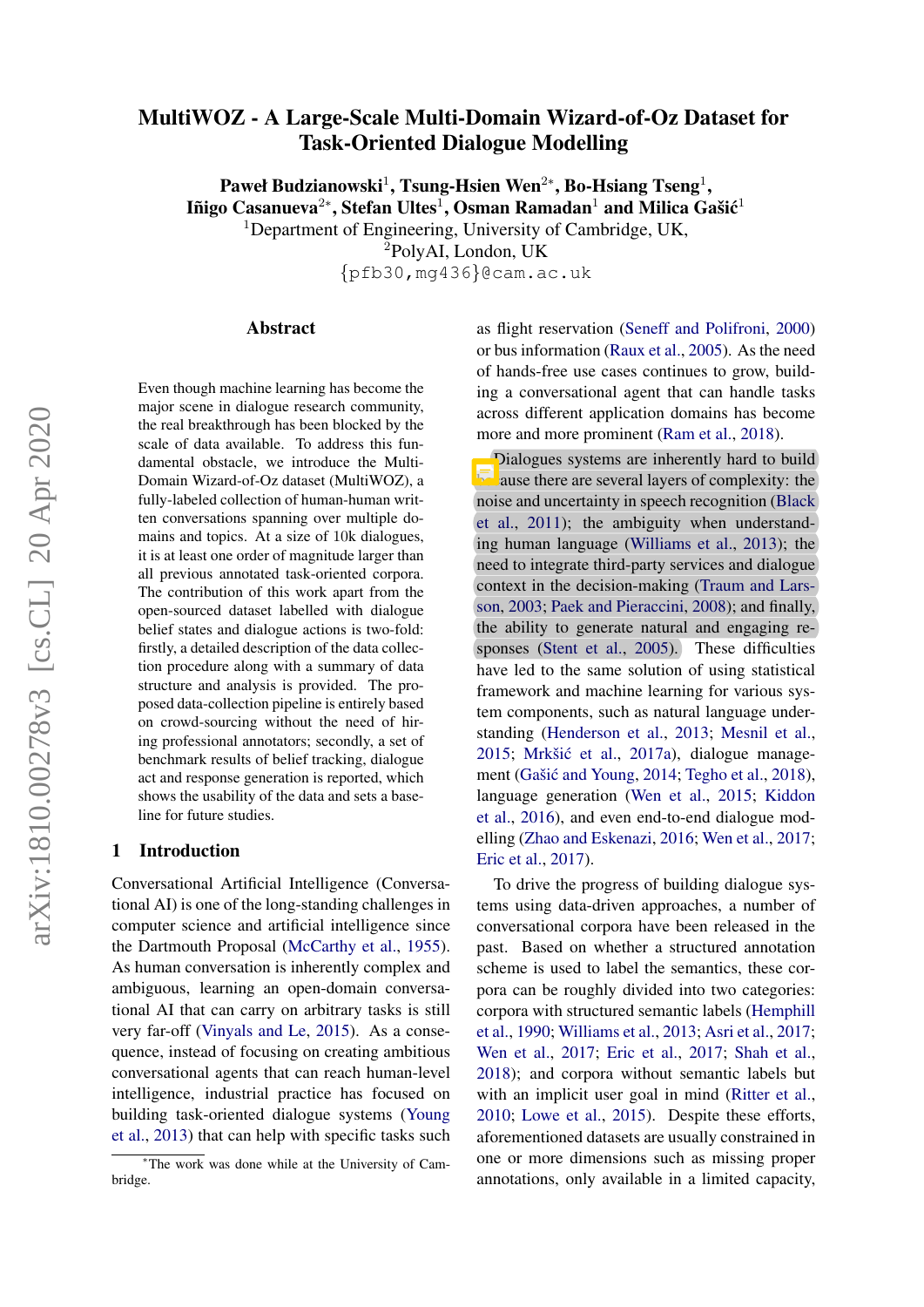<span id="page-1-0"></span>

| <b>Metric</b>           | <b>DSTC2</b> | <b>SFX</b> | <b>WOZ2.0</b>  | <b>FRAMES</b> | <b>KVRET</b> | M2M     | <b>MultiWOZ</b> |
|-------------------------|--------------|------------|----------------|---------------|--------------|---------|-----------------|
| # Dialogues             | 1,612        | 1.006      | 600            | 1,369         | 2.425        | 1,500   | 8,438           |
| Total # turns           | 23,354       | 12,396     | 4.472          | 19,986        | 12,732       | 14,796  | 113,556         |
| Total # tokens          | 199,431      | 108,975    | 50,264         | 251,867       | 102,077      | 121,977 | 1,490,615       |
| Avg. turns per dialogue | 14.49        | 12.32      | 7.45           | 14.60         | 5.25         | 9.86    | 13.46           |
| Avg. tokens per turn    | 8.54         | 8.79       | 11.24          | 12.60         | 8.02         | 8.24    | 13.13           |
| Total unique tokens     | 986          | 1,473      | 2,142          | 12,043        | 2,842        | 1,008   | 23689           |
| $#$ Slots               | 8            | 14         | $\overline{4}$ | 61            | 13           | 14      | 24              |
| # Values                | 212          | 847        | 99             | 3871          | 1363         | 138     | 4510            |

Table 1: Comparison of our corpus to similar data sets. Numbers in bold indicate best value for the respective metric. The numbers are provided for the training part of data except for FRAMES data-set were such division was not defined.

lacking multi-domain use cases, or having a negligible linguistic variability.

This paper introduces the Multi-Domain Wizard-of-Oz (MultiWOZ) dataset, a large-scale multi-turn conversational corpus with dialogues spanning across several domains and topics. Each dialogue is annotated with a sequence of dialogue states and corresponding system dialogue acts [\(Traum,](#page-10-13) [1999\)](#page-10-13). Hence, MultiWOZ can be used to develop individual system modules as separate classification tasks and serve as a benchmark for existing modular-based approaches. On the other hand, MultiWOZ has around 10k dialogues, which is at least one order of magnitude larger than any structured corpus currently available. This significant size of the corpus allows researchers to carry on end-to-end based dialogue modelling experiments, which may facilitate a lot of exciting ongoing research in the area.

This work presents the data collection approach, a summary of the data structure, as well as a series of analyses of the data statistics. To show the potential and usefulness of the proposed MultiWOZ corpus, benchmarking baselines of belief tracking, natural language generation and end-toend response generation have been conducted and reported. The dataset and baseline models will be freely available online.<sup>[1](#page-0-0)</sup>

#### 2 Related Work

Existing datasets can be roughly grouped into three categories: machine-to-machine, human-tomachine, and human-to-human conversations. A detailed review of these categories is presented below.

Machine-to-Machine Creating an environment with a simulated user enables to exhaustively generate dialogue templates. These templates can be mapped to a natural language by either pre-defined rules [\(Bordes et al.,](#page-9-8) [2017\)](#page-9-8) or crowd workers [\(Shah et al.,](#page-10-11) [2018\)](#page-10-11). Such approach ensures a diversity and full coverage of all possible dialogue outcomes within a certain domain. However, the naturalness of the dialogue flows relies entirely on the engineered set-up of the user and system bots. This poses a risk of a mismatch between training data and real interactions harming the interaction quality. Moreover, these datasets do not take into account noisy conditions often experienced in real interactions [\(Black et al.,](#page-9-0) [2011\)](#page-9-0).

Human-to-Machine Since collecting dialogue corpus for a task-specific application from scratch is difficult, most of the task-oriented dialogue corpora are fostered based on an existing dialogue system. One famous example of this kind is the Let's Go Bus Information System which offers live bus schedule information over the phone [\(Raux et al.,](#page-10-3) [2005\)](#page-10-3) leading to the first Dialogue State Tracking Challenge [\(Williams et al.,](#page-11-1) [2013\)](#page-11-1). Taking the idea of the Let's Go system forward, the second and third DSTCs [\(Hender](#page-9-9)[son et al.,](#page-9-9) [2014b,](#page-9-9)[c\)](#page-9-10) have produced bootstrapped human-machine datasets for a restaurant search domain in the Cambridge area, UK. Since then, DSTCs have become one of the central research topics in the dialogue community [\(Kim et al.,](#page-9-11) [2016,](#page-9-11) [2017\)](#page-9-12).

While human-to-machine data collection is an

<sup>1</sup>[https://github.com/budzianowski/](https://github.com/budzianowski/multiwoz) [multiwoz](https://github.com/budzianowski/multiwoz)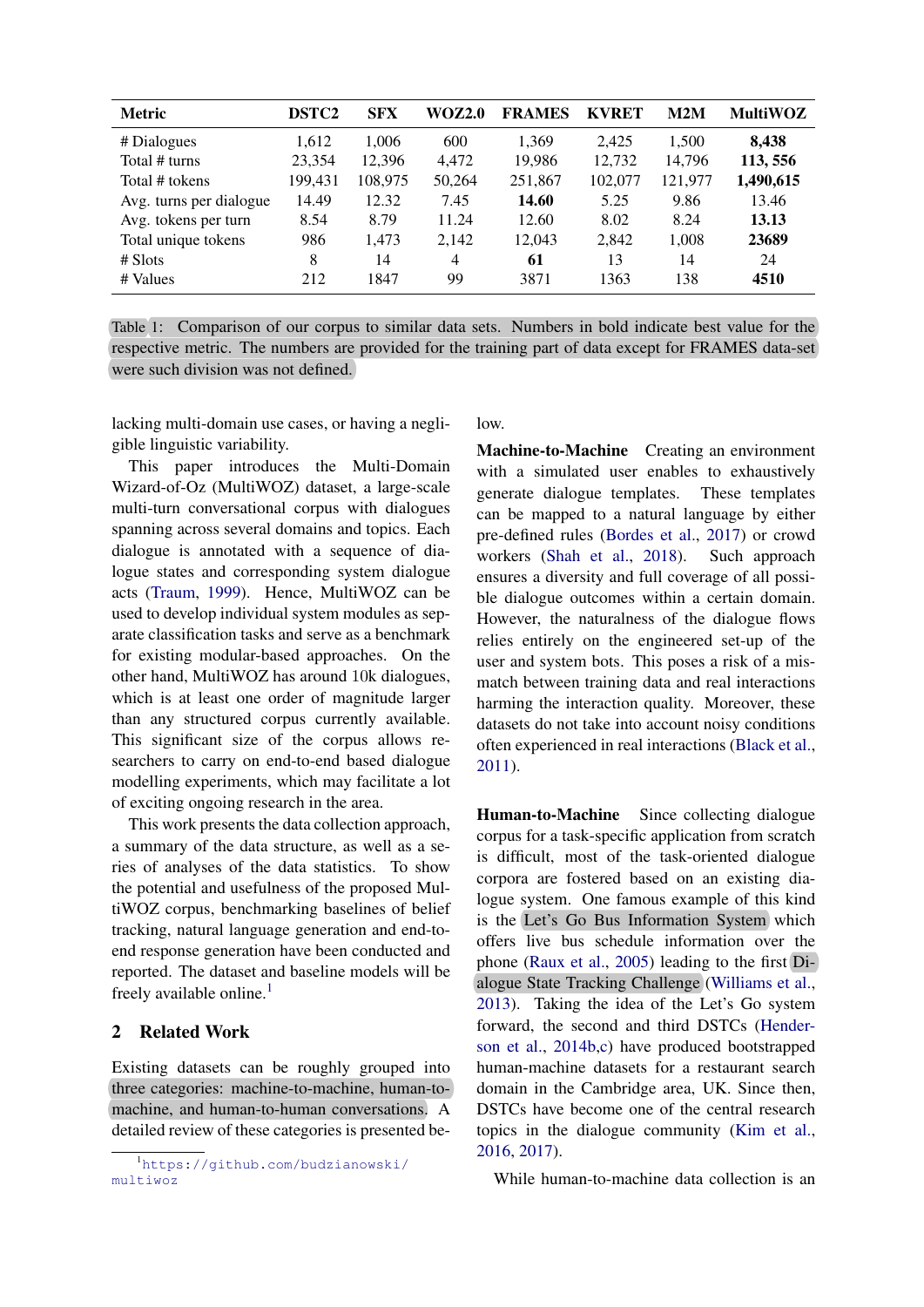obvious solution for dialogue system development, it is only possible with a provision of an existing working system. Therefore, this chicken (system)-and-egg (data) problem limits the use of this type of data collection to existing system improvement instead of developing systems in a completely new domain. What is even worse is that the capability of the initial system introduces additional biases to the collected data, which may result in a mismatch between the training and testing sets [\(Wen et al.,](#page-11-5) [2016\)](#page-11-5). The limited understanding capability of the initial system may prompt the users to adapt to simpler input examples that the system can understand but are not necessarily natural in conversations.

Human-to-Human Arguably, the best strategy to build a natural conversational system may be to have a system that can directly mimic human behaviors through learning from a large amount of real human-human conversations. With this idea in mind, several large-scale dialogue corpora have been released in the past, such as the Twitter [\(Ritter et al.,](#page-10-12) [2010\)](#page-10-12) dataset, the Reddit conversations [\(Schrading et al.,](#page-10-14) [2015\)](#page-10-14), and the Ubuntu technical support corpus [\(Lowe et al.,](#page-9-7) [2015\)](#page-9-7). Although previous work [\(Vinyals and Le,](#page-10-1) [2015\)](#page-10-1) has shown that a large learning system can learn to generate interesting responses from these corpora, the lack of grounding conversations onto an existing knowledge base or APIs limits the usability of developed systems. Due to the lack of an explicit goal in the conversation, recent studies have shown that systems trained with this type of corpus not only struggle in generating consistent and diverse responses [\(Li et al.,](#page-9-13) [2016\)](#page-9-13) but are also extremely hard to evaluate [\(Liu et al.,](#page-9-14) [2016\)](#page-9-14).

In this paper, we focus on a particular type of human-to-human data collection. The Wizardof-Oz framework (WOZ) [\(Kelley,](#page-9-15) [1984\)](#page-9-15) was first proposed as an iterative approach to improve user experiences when designing a conversational system. The goal of WOZ data collection is to log down the conversation for future system development. One of the earliest dataset collected in this fashion is the ATIS corpus [\(Hemphill et al.,](#page-9-5) [1990\)](#page-9-5), where conversations between a client and an airline help-desk operator were recorded.

More recently, [Wen et al.](#page-11-4) [\(2017\)](#page-11-4) have shown that the WOZ approach can be applied to collect

- <span id="page-2-0"></span>• You are traveling to Cambridge and looking forward to try local restaurants.
- You are looking for a place to stay. The hotel should be in the type of **hotel** and should be in the centre.
- The hotel should include free wifi and should have a star of 4
- Once you find the **hotel** you want to book it for 3 people and 5 nights starting from monday.
- Make sure you get the reference number.
- You are also looking for a restaurant. The restaurant should serve australasian food and should be in the moderate price range.
- The restaurant should be in the same area as the hotel.
- If there is no such restaurant, how about one that serves british food.
- Once you find the restaurant you want to book a table for the same group of people at 18:30 on the same day.
- Make sure you get the reference number

Figure 1: A sample task template spanning over three domains - hotels, restaurants and booking.

high-quality typed conversations where a machine learning-based system can learn from. By modifying the original WOZ framework to make it suitable for crowd-sourcing, a total of 676 dialogues was collected via Amazon Mechanical Turk. The corpus was later extended to additional two languages for cross-lingual research (Mrkšić et al., [2017b\)](#page-10-15). Subsequently, this approach is followed by [Asri et al.](#page-9-6) [\(2017\)](#page-9-6) to collect the Frame corpus in a more complex travel booking domain, and [Eric](#page-9-4) [et al.](#page-9-4) [\(2017\)](#page-9-4) to collect a corpus of conversations for in-car navigation. Despite the fact that all these datasets contain highly natural conversations comparing to other human-machine collected datasets, they are usually small in size with only a limited domain coverage.

## 3 Data Collection Set-up

Following the Wizard-of-Oz set-up [\(Kelley,](#page-9-15) [1984\)](#page-9-15), corpora of annotated dialogues can be gathered at relatively low costs and with a small time effort. This is in contrast to previous approaches [\(Henderson et al.,](#page-9-16) [2014a\)](#page-9-16) and such WOZ set-up has been successfully validated by [Wen](#page-11-4) [et al.](#page-11-4) [\(2017\)](#page-11-4) and [Asri et al.](#page-9-6) [\(2017\)](#page-9-6).

Therefore, we follow the same process to create a large-scale corpus of natural human-human conversations. Our goal was to collect multi-domain dialogues. To overcome the need of relying the data collection to a small set of trusted workers<sup>[2](#page-0-0)</sup>,

<sup>&</sup>lt;sup>2</sup>Excluding annotation phase.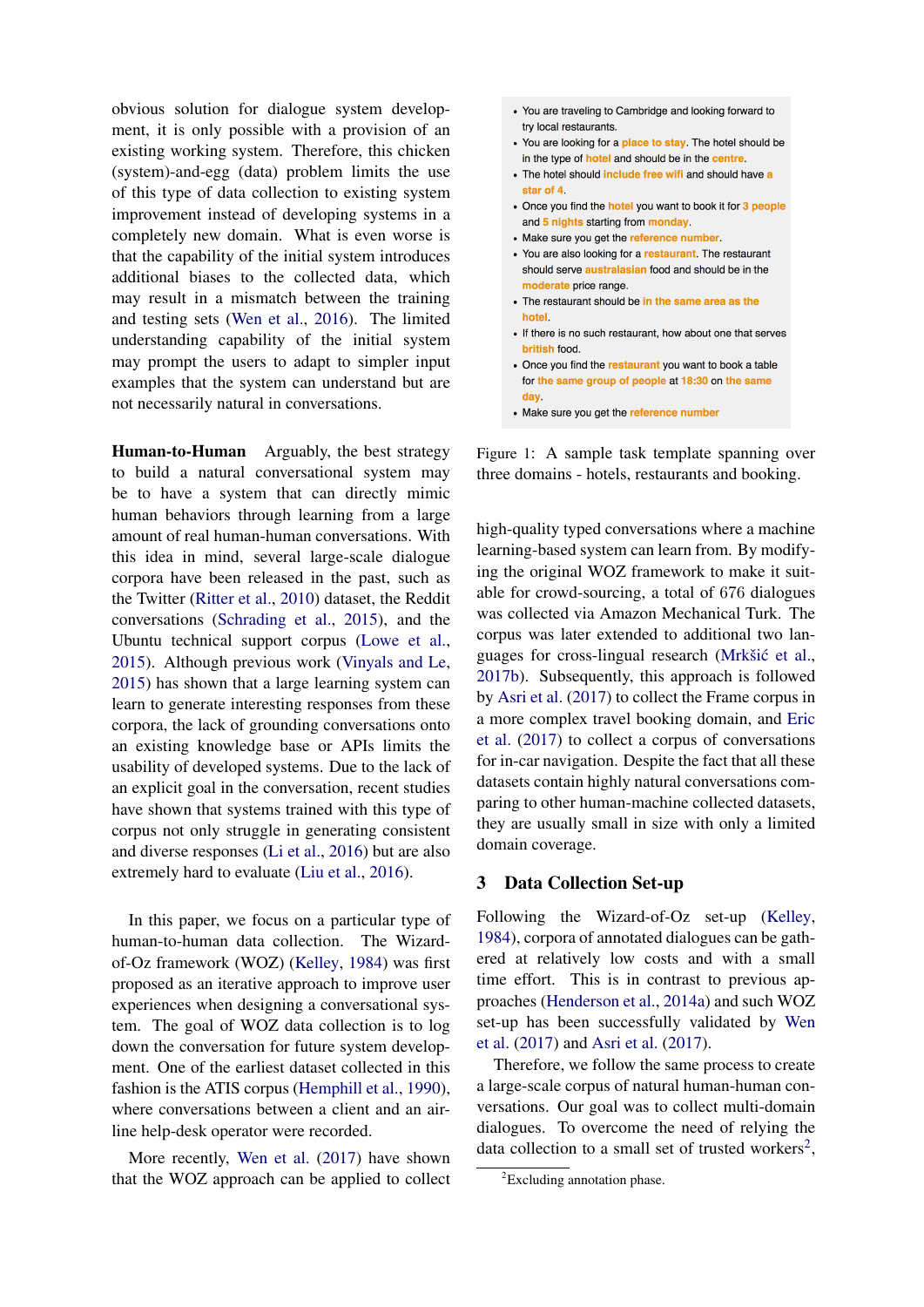<span id="page-3-0"></span>Table 2: Full ontology for all domains in our data-set. The upper script indicates which domains it belongs to. \*: universal, 1: restaurant, 2: hotel, 3: attraction, 4: taxi, 5: train, 6: hospital, 7: police.

|          | inform <sup>*</sup> / request <sup>*</sup> / select <sup>123</sup> / recommend/ <sup>123</sup> / not found <sup>123</sup>                                               |
|----------|-------------------------------------------------------------------------------------------------------------------------------------------------------------------------|
| act type | request booking info <sup>123</sup> / offer booking <sup>1235</sup> / inform booked <sup>1235</sup> / decline booking <sup>1235</sup>                                   |
|          | welcome* /greet* / bye* / reqmore*                                                                                                                                      |
| slots    | address <sup>*</sup> / postcode <sup>*</sup> / phone <sup>*</sup> / name <sup>1234</sup> / no of choices <sup>1235</sup> / area <sup>123</sup> /                        |
|          | pricerange <sup>123</sup> / type <sup>123</sup> / internet <sup>2</sup> / parking <sup>2</sup> / stars <sup>2</sup> / open hours <sup>3</sup> / departure <sup>45</sup> |
|          | destination <sup>45</sup> / leave after <sup>45</sup> / arrive by <sup>45</sup> / no of people <sup>1235</sup> / reference no. <sup>1235</sup> /                        |
|          | trainID <sup>5</sup> / ticket price <sup>5</sup> / travel time <sup>5</sup> / department <sup>7</sup> / day <sup>1235</sup> / no of days <sup>123</sup>                 |

the collection set-up was designed to provide an easy-to-operate system interface for the Wizards and easy-to-follow goals for the users. This resulted in a bigger diversity and semantical richness of the collected data (see Section [4.3\)](#page-6-0). Moreover, having a large set of workers mitigates the problem of artificial encouragement of a variety of behavior from users. A detailed explanation of the data-gathering process from both sides is provided below. Subsequently, we show how the crowdsourcing scheme can also be employed to annotate the collected dialogues with dialogue acts.

## <span id="page-3-1"></span>3.1 Dialogue Task

The domain of a task-oriented dialogue system is often defined by an ontology, a structured representation of the back-end database. The ontology defines all entity attributes called slots and all possible values for each slot. In general, the slots may be divided into *informable* slots and *requestable* slots. *Informable* slots are attributes that allow the user to constrain the search (e.g., area or price range). *Requestable* slots represent additional information the users can request about a given entity (e.g., phone number). Based on a given ontology spanning several domains, a task template was created for each task through random sampling. This results in single and multi-domain dialogue scenarios and domain specific constraints were generated. In domains that allowed for that, an additional booking requirement was sampled with some probability.

To model more realistic conversations, goal changes are encouraged. With a certain probability, the initial constraints of a task may be set to values so that no matching database entry exists. Once informed about that situation by the system, the users only needed to follow the goal which provided alternative values.

## 3.2 User Side

To provide information to the users, each task template is mapped to natural language. Using heuristic rules, the task is then gradually introduced to the user to prevent an overflow of information. The goal description presented to the user is dependent on the number of turns already performed. Moreover, if the user is required to perform a sub-task (for example - booking a venue), these sub-goals are shown straight-away along with the main goal in the given domain. This makes the dialogues more similar to spoken conversations.<sup>[3](#page-0-0)</sup> Figure [1](#page-2-0) shows a sampled task description spanning over two domains with booking requirement. Natural incorporation of co-referencing and lexical entailment into the dialogue was achieved through implicit mentioning of some slots in the goal.

## <span id="page-3-2"></span>3.3 System Side

The wizard is asked to perform a role of a clerk by providing information required by the user. He is given an easy-to-operate graphical user interface to the back-end database. The wizard conveys the information provided by the current user input through a web form. This information is persistent across turns and is used to query the database. Thus, the annotation of a belief state is performed implicitly while the wizard is allowed to fully focus on providing the required information. Given the result of the query (a list of entities satisfying current constraints), the wizard either requests more details or provides the user with the adequate information. At each system turn, the wizard starts with the results of the query from the previous turn.

To ensure coherence and consistency, the wizard and the user alike first need to go through the

<sup>&</sup>lt;sup>3</sup>However, the length of turns are significantly longer than with spoken interaction (Section [4.3\)](#page-6-0).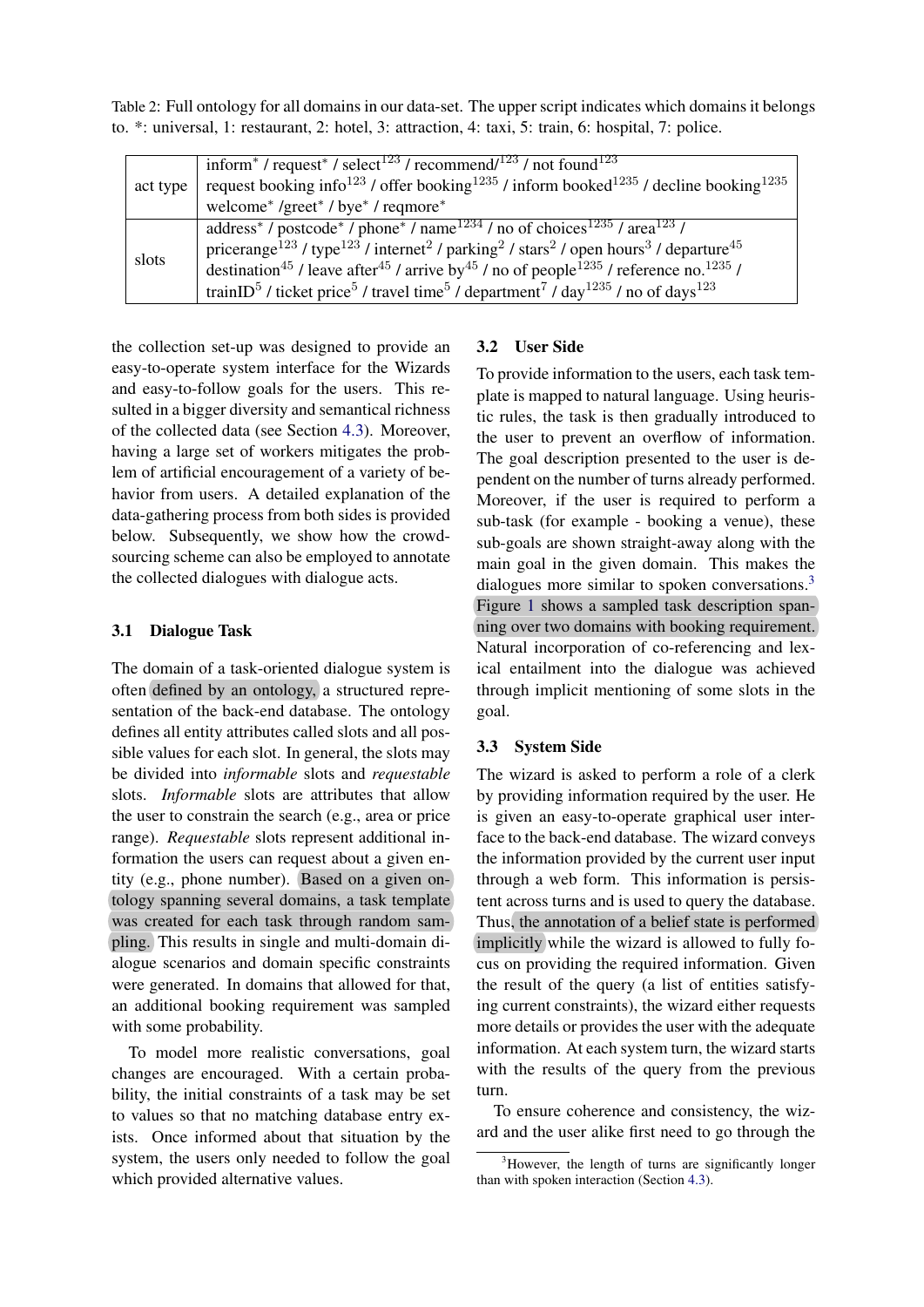<span id="page-4-0"></span>

Figure 2: Dialogue length distribution (left) and distribution of number of tokens per turn (right).

dialogue history to establish the respective context. We found that even though multiple workers contributed to one dialogue, only a small margin of dialogues were incoherent.

#### 3.4 Annotation of Dialogue Acts

Arguably, the most challenging and timeconsuming part of any dialogue data collection is the process of annotating dialogue acts. One of the major challenges of this task is the definition of a set and structure of dialogue acts [\(Traum and](#page-10-16) [Hinkelman,](#page-10-16) [1992;](#page-10-16) [Bunt,](#page-9-17) [2006\)](#page-9-17). In general, a dialogue act consists of the intent (such as request or inform) and slot-value pairs. For example, the act inform(domain=hotel,price=expensive) has the intent *inform*, where the user is informing the system to constrain the search to expensive hotels.

Expecting a big discrepancy in annotations between annotators, we initially ran three trial tests over a subset of dialogues using Amazon Mechanical Turk. Three annotations per dialogue were gathered resulting in around 750 turns. As this requires a multi-annotator metric over a multi-label task, we used Fleiss' kappa metric [\(Fleiss,](#page-9-18) [1971\)](#page-9-18) per single dialogue act. Although the weighted kappa value averaged over dialogue acts was at a high level of 0.704, we have observed many cases of very poor annotations and an unsatisfactory coverage of dialogue acts. Initial errors in annotations and suggestions from crowd workers gradually helped us to expand and improve the final set of dialogue acts from 8 to 13 - see Table [2.](#page-3-0)

The variation in annotations made us change the initial approach. We ran a two-phase trial to first

identify set of workers that perform well. Turkers were asked to annotate an illustrative, long dialogue which covered many problematic examples that we have observed in the initial run described above. All submissions that were of high quality were inspected and corrections were reported to annotators. Workers were asked to re-run a new trial dialogue. Having passed the second test, they were allowed to start annotating real dialogues. This procedure resulted in a restricted set of annotators performing high quality annotations. Appendix [A](#page-12-0) contains a demonstration of a created system.

## 3.5 Data Quality

Data collection was performed in a two-step process. First, all dialogues were collected and then the annotation process was launched. This setup allowed the dialogue act annotators to also report errors (e.g., not following the task or confusing utterances) found in the collected dialogues. As a result, many errors could be corrected. Finally, additional tests were performed to ensure that the provided information in the dialogues match the pre-defined goals.

To estimate the inter-annotator agreement, the averaged weighted kappa value for all dialogue acts was computed over 291 turns. With  $\kappa =$ 0.884, an improvement in agreement between annotators was achieved although the size of action set was significantly larger.

#### 4 MultiWOZ Dialogue Corpus

The main goal of the data collection was to acquire highly natural conversations between a tourist and a clerk from an information center in a touristic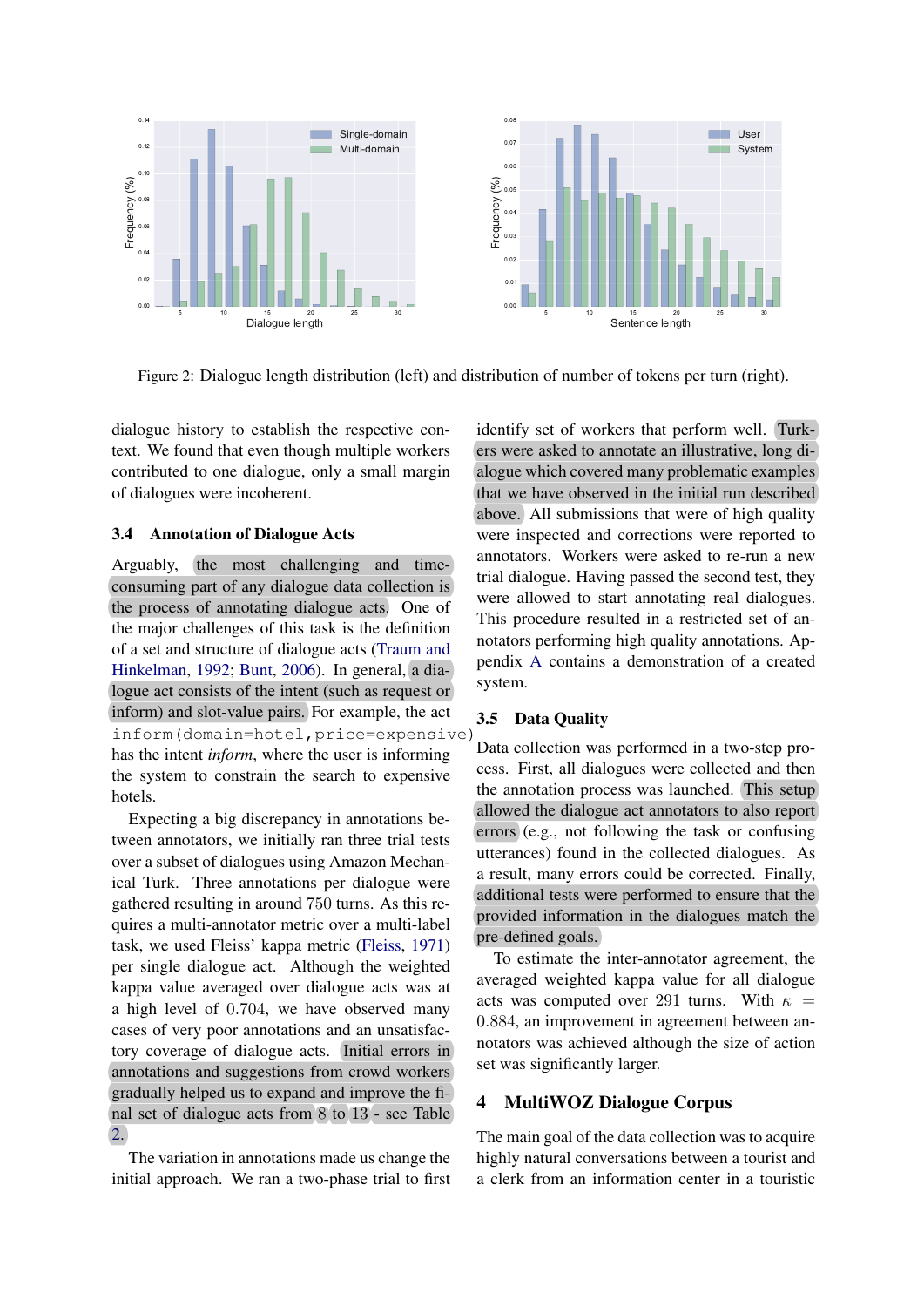<span id="page-5-0"></span>

Figure 3: Dialogue acts frequency (left) and number of dialogue acts per turn (right) in the collected corpus.

city. We considered various possible dialogue scenarios ranging from requesting basic information about attractions through booking a hotel room or travelling between cities. In total, the presented corpus consists of 7 domains - *Attraction, Hospital, Police, Hotel, Restaurant, Taxi, Train*. The latter four are extended domains which include the sub-task *Booking*. Through a task sampling procedure (Section [3.1\)](#page-3-1), the dialogues cover between 1 and 5 domains per dialogue thus greatly varying in length and complexity. This broad range of domains allows to create scenarios where domains are naturally connected. For example, a tourist needs to find a hotel, to get the list of attractions and to book a taxi to travel between both places. Table [2](#page-3-0) presents the global ontology with the list of considered dialogue acts.

#### 4.1 Data Statistics

Following data collection process from the previous section, a total of 10, 438 dialogues were collected. Figure [2](#page-4-0) (left) shows the dialogue length distribution grouped by single and multi domain dialogues. Around 70% of dialogues have more than 10 turns which shows the complexity of the corpus. The average number of turns are 8.93 and 15.39 for single and multi-domain dialogues respectively with 115, 434 turns in total. Figure [2](#page-4-0) (right) presents a distribution over the turn lengths. As expected, the wizard replies are much longer the average sentence lengths are 11.75 and 15.12 for users and wizards respectively. The responses are also more diverse thus enabling the training of more complex generation models.

Figure [3](#page-5-0) (left) shows the distribution of dialogue acts annotated in the corpus. We present here a summarized list where different types of actions like *inform* are grouped together. The right graph in the Figure [3](#page-5-0) presents the distribution of number of acts per turn. Almost 60% of dialogues turns have more than one dialogue act showing again the richness of system utterances. These create a new challenge for reinforcement learning-based models requiring them to operate on concurrent actions.

In total, 1, 249 workers contributed to the corpus creation with only few instances of intentional wrongdoing. Additional restrictions were added to automatically discover instances of very short utterances, short dialogues or missing single turns during annotations. All such cases were corrected or deleted from the corpus.

#### 4.2 Data Structure

There are 3, 406 single-domain dialogues that include booking if the domain allows for that and 7, 032 multi-domain dialogues consisting of at least 2 up to 5 domains. To enforce reproducibility of results, the corpus was randomly split into a train, test and development set. The test and development sets contain 1k examples each. Even though all dialogues are coherent, some of them were not finished in terms of task description. Therefore, the validation and test sets only contain fully successful dialogues thus enabling a fair comparison of models.

Each dialogue consists of a goal, multiple user and system utterances as well as a belief state and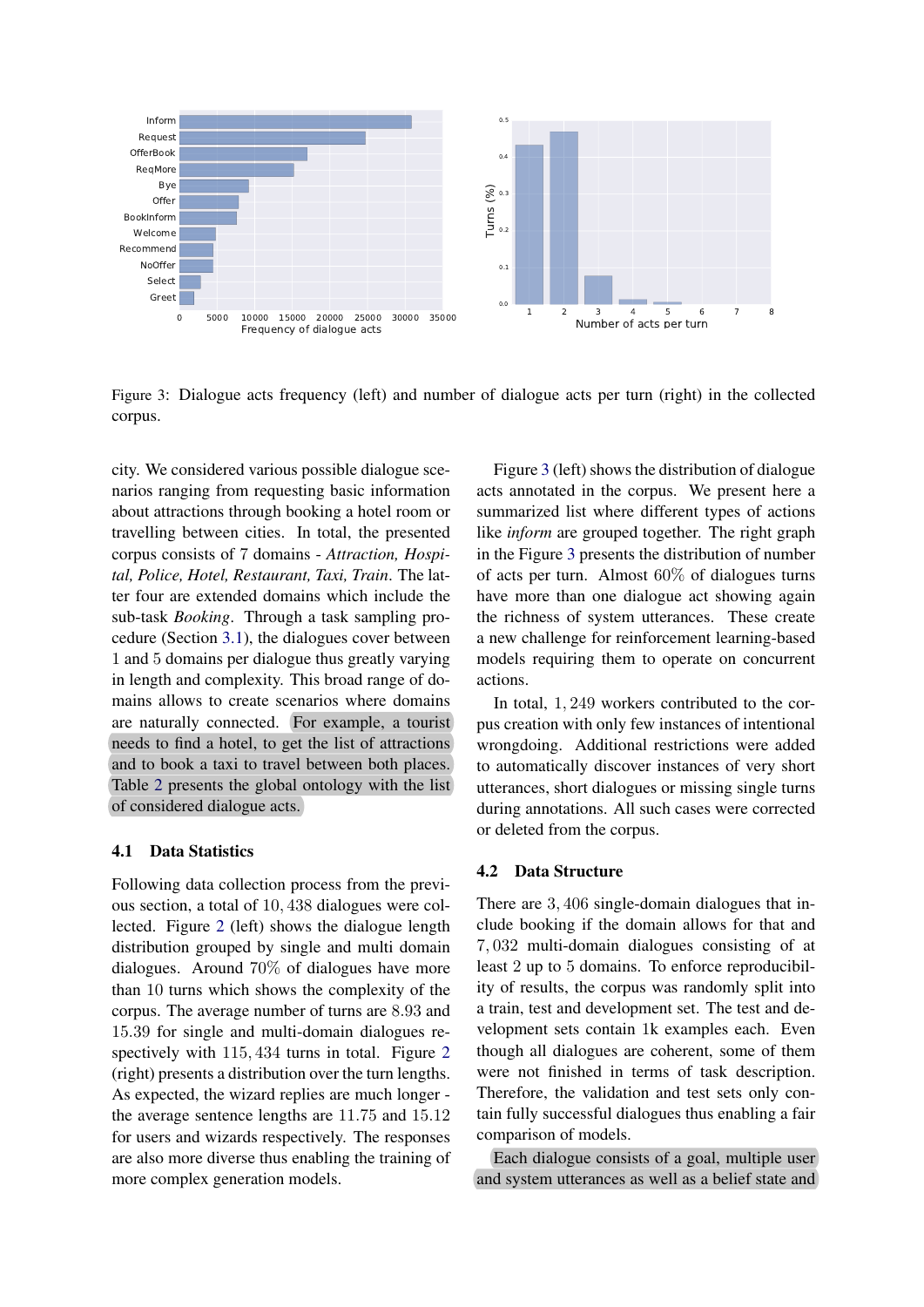set of dialogue acts with slots per turn. Additionally, the task description in natural language presented to turkers working from the visitor's side is added.

## <span id="page-6-0"></span>4.3 Comparison to Other Structured Corpora

To illustrate the contribution of the new corpus, we compare it on several important statistics with the DSTC2 corpus [\(Henderson et al.,](#page-9-16) [2014a\)](#page-9-16), the SFX corpus (Gašić et al., [2014\)](#page-9-19), the WOZ2.0 corpus [\(Wen et al.,](#page-11-4) [2017\)](#page-11-4), the FRAMES corpus [\(Asri](#page-9-6) [et al.,](#page-9-6) [2017\)](#page-9-6), the KVRET corpus [\(Eric et al.,](#page-9-4) [2017\)](#page-9-4), and the M2M corpus [\(Shah et al.,](#page-10-11) [2018\)](#page-10-11). Figure [1](#page-1-0) clearly shows that our corpus compares favorably to all other data sets on most of the metrics with the number of total dialogues, the average number of tokens per turn and the total number of unique tokens as the most prominent ones. Especially the latter is important as it is directly linked to linguistic richness.

## 5 MultiWOZ as a New Benchmark

The complexity and the rich linguistic variation in the collected MultiWOZ dataset makes it a great benchmark for a range of dialogue tasks. To show the potential usefulness of the Multi-WOZ corpus, we break down the dialogue modelling task into three sub-tasks and report a benchmark result for each of them: dialogue state tracking, dialogue-act-to-text generation, and dialoguecontext-to-text generation. These results illustrate new challenges introduced by the MultiWOZ dataset for different dialogue modelling problems.

#### 5.1 Dialogue State Tracking

A robust natural language understanding and dialogue state tracking is the first step towards building a good conversational system. Since multidomain dialogue state tracking is still in its infancy and there are not many comparable approaches available [\(Rastogi et al.,](#page-10-17) [2017\)](#page-10-17), we instead report our state-of-the-art result on the restaurant subset of the MultiWOZ corpus as the reference baseline. The proposed method [\(Ramadan et al.,](#page-10-18) [2018\)](#page-10-18) exploits the semantic similarity between dialogue utterances and the ontology terms which allows the information to be shared across domains. Furthermore, the model parameters are independent of the ontology and belief states, therefore the number of the parameters does not increase with the size of the domain itself.[4](#page-0-0)

<span id="page-6-1"></span>

| Slot:            | <b>WOZ 2.0</b> | <b>MultiWOZ</b><br>(restaurant) |  |
|------------------|----------------|---------------------------------|--|
| Overall accuracy | 96.5           | 89.7                            |  |
| Joint goals      | 85.5           | 80 9                            |  |

Table 3: The test set accuracies *overall* and for *joint goals* in the restaurant sub-domain.

The same model was trained on both the WOZ2.0 and the proposed MultiWOZ datasets, where the WOZ2.0 corpus consists of 1200 single domain dialogues in the restaurant domain. Although not directly comparable, Table [3](#page-6-1) shows that the performance of the model is consecutively poorer on the new dataset compared to WOZ2.0. These results demonstrate how demanding is the new dataset as the conversations are richer and much longer.

#### 5.2 Dialogue-Context-to-Text Generation

After a robust dialogue state tracking module is built, the next challenge becomes the dialogue management and response generation components. These problems can either be addressed separately [\(Young et al.,](#page-11-0) [2013\)](#page-11-0), or jointly in an end-to-end fashion [\(Bordes et al.,](#page-9-8) [2017;](#page-9-8) [Wen et al.,](#page-11-4) [2017;](#page-11-4) [Li et al.,](#page-9-20) [2017\)](#page-9-20). In order to establish a clear benchmark where the performance of the composite of dialogue management and response generation is completely independent of the belief tracking, we experimented with a baseline neural response generation model with an *oracle* beliefstate obtained from the wizard annotations as discussed in Section [3.3.](#page-3-2) [5](#page-0-0)

Following [Wen et al.](#page-11-4) [\(2017\)](#page-11-4) which frames the dialogue as a context to response mapping problem, a sequence-to-sequence model [\(Sutskever](#page-10-19) [et al.,](#page-10-19) [2014\)](#page-10-19) is augmented with a belief tracker and a discrete database accessing component as additional features to inform the word decisions in the decoder. Note, in the original paper the belief tracker was pre-trained while in this work the annotations of the dialogue state are used as an oracle tracker. Figure [4](#page-7-0) presents the architecture of the system [\(Budzianowski et al.,](#page-9-21) [2018\)](#page-9-21).

<sup>&</sup>lt;sup>4</sup>The model is publicly available at [https://github.com/osmanio2/](https://github.com/osmanio2/multi-domain-belief-tracking) [multi-domain-belief-tracking](https://github.com/osmanio2/multi-domain-belief-tracking)

 $5$ The model is publicly available at [https://](https://github.com/budzianowski/multiwoz) [github.com/budzianowski/multiwoz](https://github.com/budzianowski/multiwoz)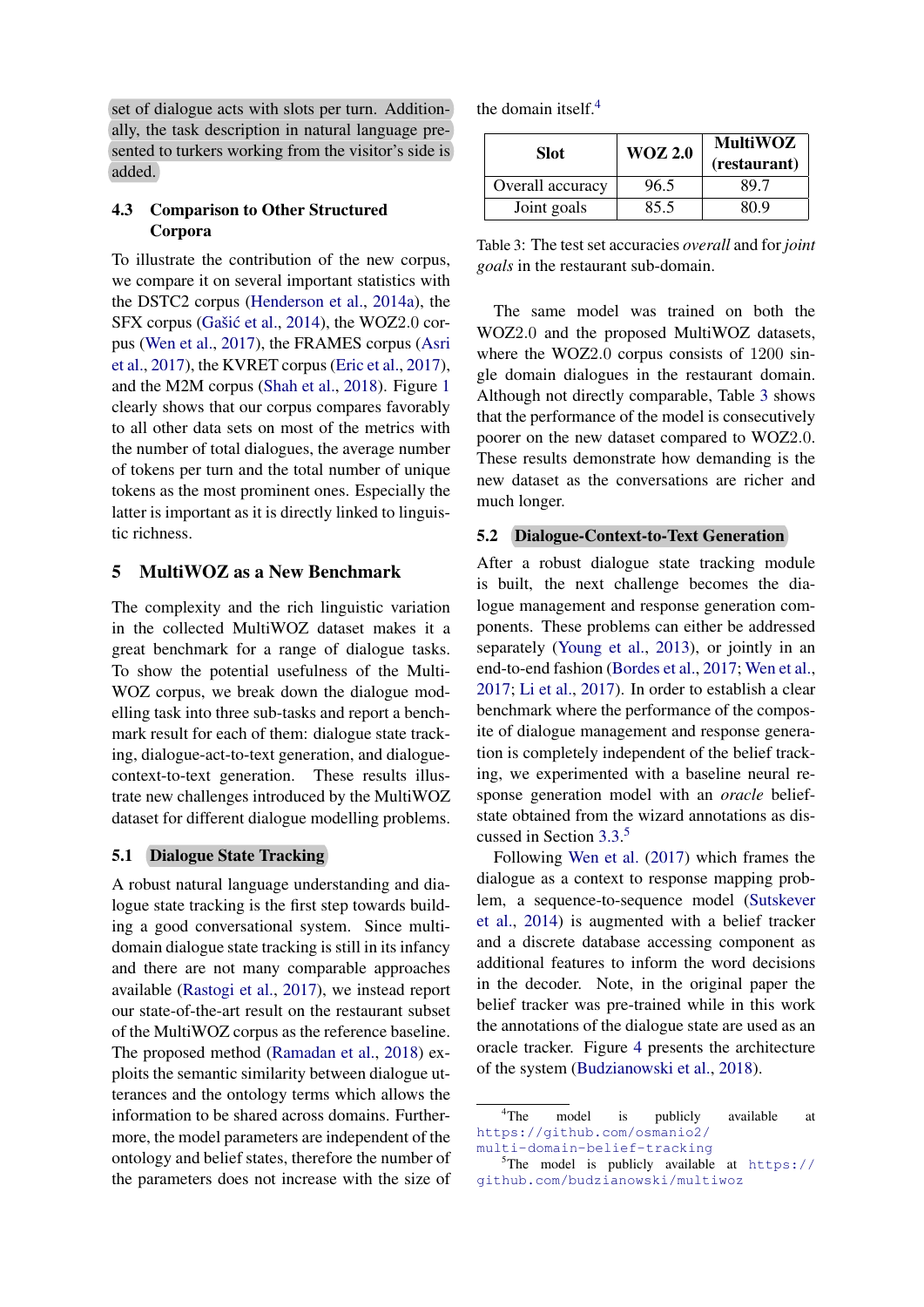<span id="page-7-0"></span>

Figure 4: Architecture of the multi-domain response generator. The attention is conditioned on the oracle belief state and the database pointer.

Training and Evaluation Since often times the evaluation of a dialogue system without a direct interaction with the real users can be misleading [\(Liu et al.,](#page-9-14) [2016\)](#page-9-14), three different automatic metrics are included to ensure the result is better interpreted. Among them, the first two metrics relate to the dialogue task completion - whether the system has provided an appropriate entity (Inform rate) and then answered all the requested attributes (Success rate); while fluency is measured via BLEU score [\(Papineni et al.,](#page-10-20) [2002\)](#page-10-20). The best models for both datasets were found through a grid search over a set of hyper-parameters such as the size of embeddings, learning rate and different recurrent architectures.

We trained the same neural architecture (taking into account different number of domains) on both MultiWOZ and Cam676 datasets. The best results on the Cam676 corpus were obtained with bidirectional GRU cell. In the case of MultiWOZ dataset, the LSTM cell serving as a decoder and an encoder achieved the highest score with the global type of attention [\(Bahdanau et al.,](#page-9-22) [2014\)](#page-9-22). Table [4](#page-8-0) presents the results of a various of model architectures and shows several challenges. As expected, the model achieves almost perfect score on the Inform metric on the Cam676 dataset taking the advantage of an oracle belief state signal. However, even with the perfect dialogue state tracking of the user intent, the baseline models obtain almost 30% lower score on the Inform metric on the new corpus. The addition of the attention improves the score on the Success metric on the new dataset by less than 1%. Nevertheless, as expected, the best model on MultiWOZ is still falling behind by a large margin in comparison to the results on the Cam676 corpus taking into account both Inform and Success metrics. As most of dialogues span over at least two domains, the model has to be much more effective in order to execute a successful dialogue. Moreover, the BLEU score on the MultiWOZ is lower than the one reported on the Cam676 dataset. This is mainly caused by the much more diverse linguistic expressions observed in the MultiWOZ dataset.

#### 5.3 Dialogue-Act-to-Text Generation

Natural Language Generation from a structured meaning representation [\(Oh and Rudnicky,](#page-10-21) [2000;](#page-10-21) [Bohus and Rudnicky,](#page-9-23) [2005\)](#page-9-23) has been a very popular research topic in the community, and the lack of data has been a long standing block for the field to adopt more machine learning methods. Due to the additional annotation of the system acts, the MultiWOZ dataset serves as a new benchmark for studying natural language generation from a structured meaning representation. In order to verify the difficulty of the collected dataset for the language generation task, we compare it to the SFX dataset (see Table [1\)](#page-1-0), which consists of around 5k dialogue act and natural language sentence pairs. We trained the same Semantically Conditioned Long Short-term Memory network (SC-LSTM) proposed by [Wen et al.](#page-11-2) [\(2015\)](#page-11-2) on both datasets and used the metrics as a proxy to estimate the difficulty of the two corpora. To make a fair comparison, we constrained our dataset to only the restaurant sub-domain which contains around 25k dia-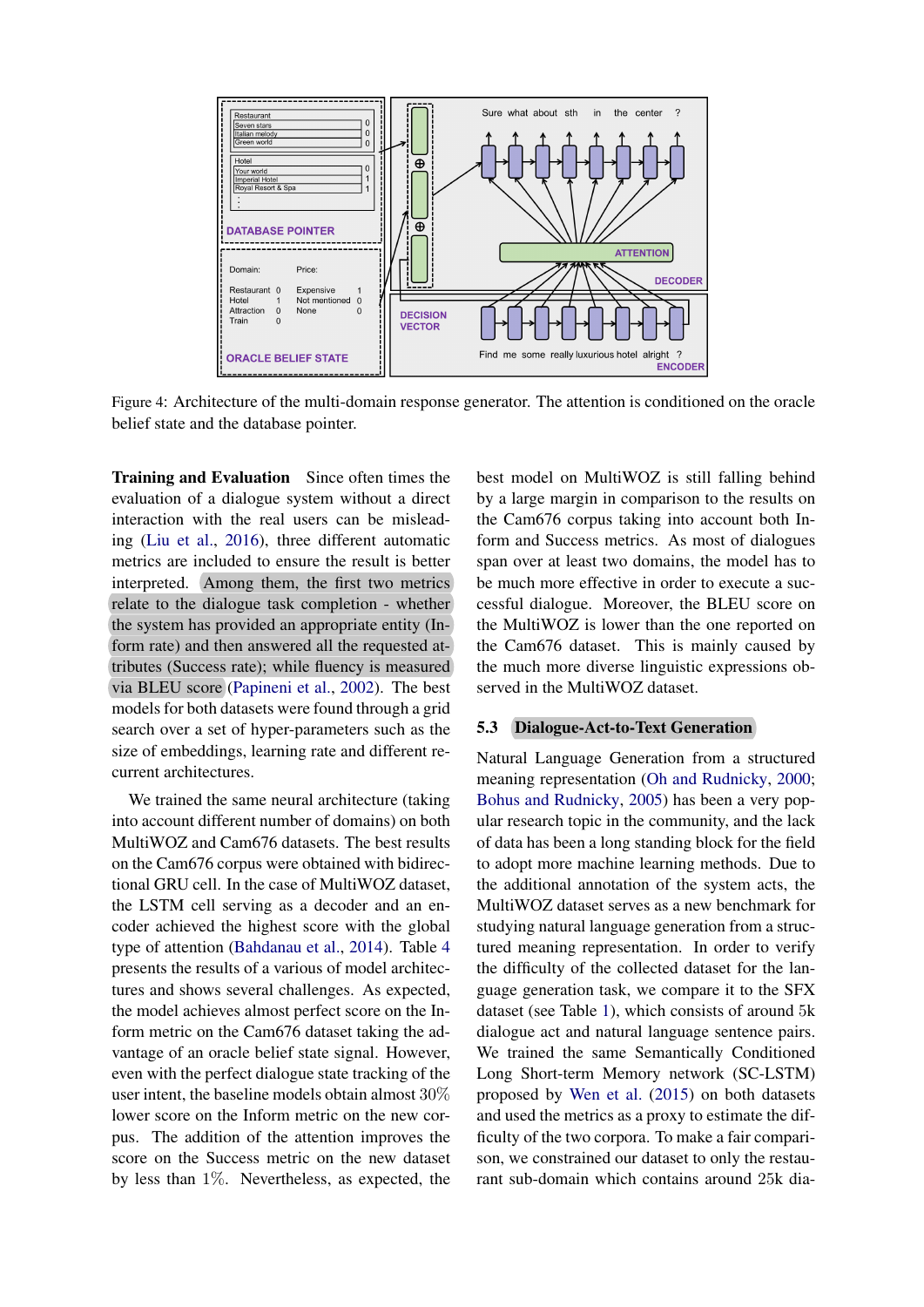<span id="page-8-0"></span>

|                | Cam676        |              | <b>MultiWOZ</b> |              |  |
|----------------|---------------|--------------|-----------------|--------------|--|
|                | w/o attention | w/ attention | w/o attention   | w/ attention |  |
| Inform $(\%)$  | 99.17         | 99.58        | 71.29           | 71.33        |  |
| Success $(\%)$ | 75.08         | 73.75        | 60.29           | 60.96        |  |
| <b>BLEU</b>    | 0.219         | 0.204        | 0.188           | 0.189        |  |

Table 4: Performance comparison of two different model architectures using a corpus-based evaluation.

logue turns. To give more statistics about the two datasets: the SFX corpus has 9 different act types with 12 slots comparing to 12 acts and 14 slots in our corpus. The best model for both datasets was found through a grid search over a set of hyperparameters such as the size of embeddings, learning rate, and number of LSTM layers.[6](#page-0-0)

Table [6](#page-8-1) presents the results on two metrics: BLEU score [\(Papineni et al.,](#page-10-20) [2002\)](#page-10-20) and slot error rate (SER) [\(Wen et al.,](#page-11-2) [2015\)](#page-11-2). The significantly lower metrics on the MultiWOZ corpus showed that it is much more challenging than the SFX restaurant dataset. This is probably due to the fact that more than 60% of the dialogue turns are composed of at least two system acts, which greatly harms the performance of the existing model.

| Metric      | <b>SFX</b> | <b>MultiWOZ</b><br>(restaurant) |
|-------------|------------|---------------------------------|
| SER $(\% )$ | 0.46       | 4.378                           |
| <b>BLEU</b> | 0.731      | 0.616                           |

Table 5: The test set slot error rate (SER) and BLEU on the SFX dataset and the MultiWOZ restaurant subset.

<span id="page-8-1"></span>

|                | <b>Single</b> | <b>Multi</b> |
|----------------|---------------|--------------|
| # of dialogues | 3,406         | 7,032        |
| $#$ of domains | $1 - 2$       | $2 - 6$      |

Table 6: The test set slot error rate (SER) and BLEU on the SFX dataset and the MultiWOZ restaurant subset.

## 6 Conclusions

As more and more speech oriented applications are commercially deployed, the necessity of building an entirely data-driven conversational agent becomes more apparent. Various corpora were gathered to enable data-driven approaches to dialogue modelling. To date, however, the available datasets were usually constrained in linguis-

tic variability or lacking multi-domain use cases. In this paper, we established a data-collection pipeline entirely based on crowd-sourcing enabling to gather a large scale, linguistically rich corpus of human-human conversations. We hope that MultiWOZ offers valuable training data and a new challenging testbed for existing modularbased approaches ranging from belief tracking to dialogue acts generation. Moreover, the scale of the data should help push forward research in the end-to-end dialogue modelling.

## Acknowledgments

This work was funded by a Google Faculty Research Award (RG91111), an EPSRC studentship (RG80792), an EPSRC grant (EP/M018946/1) and by Toshiba Research Europe Ltd, Cambridge Research Laboratory (RG85875). The authors thank many excellent Mechanical Turk contributors for building this dataset. The authors would also like to thank Thang Minh Luong for his support for this project and Nikola Mrkšić and anonymous reviewers for their constructive feedback. The data is available at [https://github.](https://github.com/budzianowski/multiwoz) [com/budzianowski/multiwoz](https://github.com/budzianowski/multiwoz).

<sup>&</sup>lt;sup>6</sup>The model is publicly available at [https://github.com/andy194673/](https://github.com/andy194673/nlg-sclstm-multiwoz) [nlg-sclstm-multiwoz](https://github.com/andy194673/nlg-sclstm-multiwoz)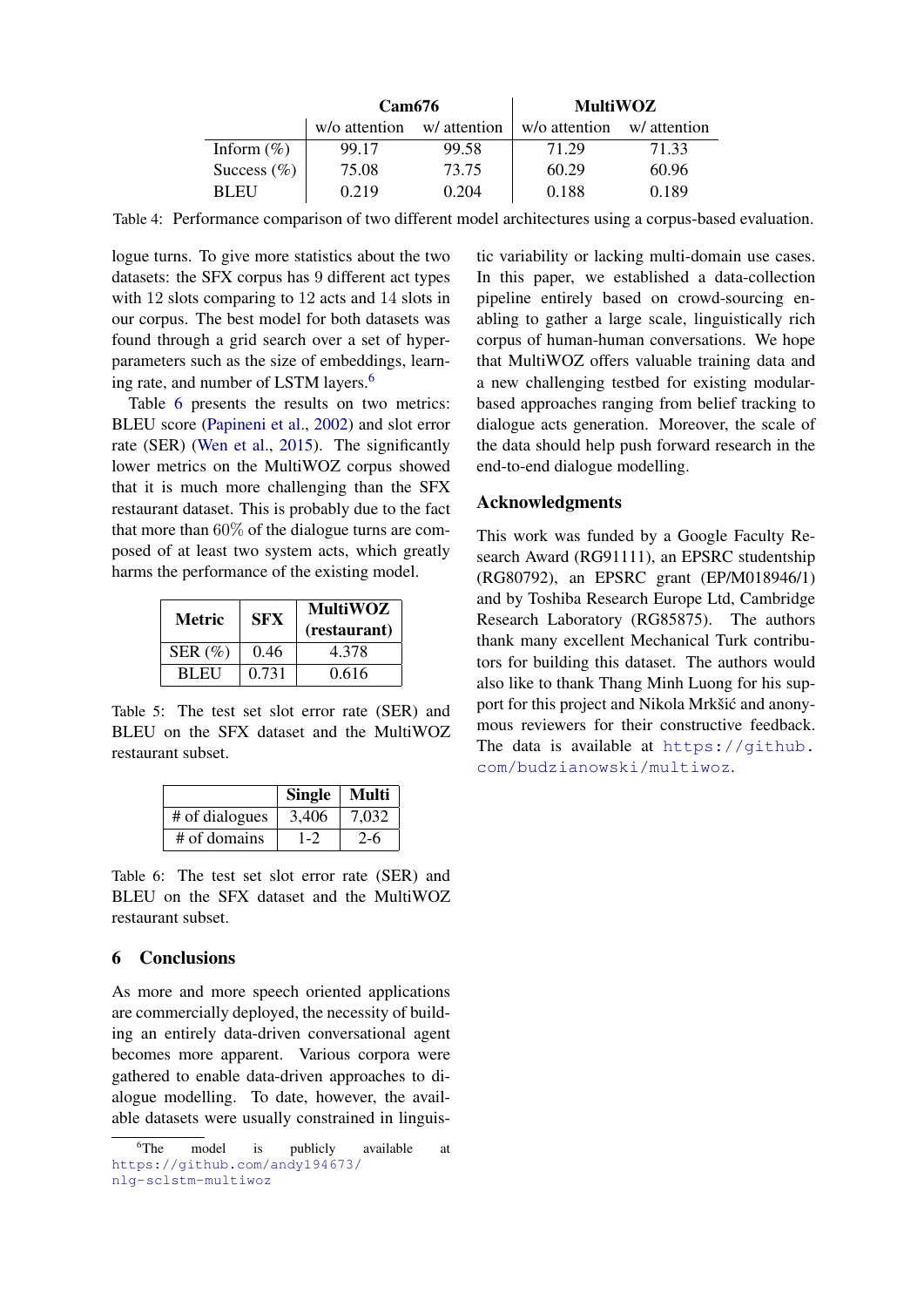#### References

- <span id="page-9-6"></span>Layla El Asri, Hannes Schulz, Shikhar Sharma, Jeremie Zumer, Justin Harris, Emery Fine, Rahul Mehrotra, and Kaheer Suleman. 2017. Frames: A corpus for adding memory to goal-oriented dialogue systems. *Proceedings of SigDial*.
- <span id="page-9-22"></span>Dzmitry Bahdanau, Kyunghyun Cho, and Yoshua Bengio. 2014. Neural machine translation by jointly learning to align and translate. *ICLR*.
- <span id="page-9-0"></span>Alan W Black, Susanne Burger, Alistair Conkie, Helen Hastie, Simon Keizer, Oliver Lemon, Nicolas Merigaud, Gabriel Parent, Gabriel Schubiner, Blaise Thomson, et al. 2011. Spoken dialog challenge 2010: Comparison of live and control test results. In *Proceedings of the SIGDIAL 2011 Conference*, pages 2–7. Association for Computational Linguistics.
- <span id="page-9-23"></span>Dan Bohus and Alexander I Rudnicky. 2005. Sorry, i didn't catch that! - an investigation of nonunderstanding errors and recovery strategies. In *6th SIGdial workshop on discourse and dialogue*.
- <span id="page-9-8"></span>Antoine Bordes, Y-Lan Boureau, and Jason Weston. 2017. Learning end-to-end goal-oriented dialog. *Proceedings of ICLR*.
- <span id="page-9-21"></span>Paweł Budzianowski, Iñigo Casanueva, Bo-Hsiang Tseng, and Milica Gašić. 2018. Towards endto-end multi-domain dialogue modelling. *Tech. Rep. CUED/F-INFENG/TR.706, University of Cambridge, Engineering Department*.
- <span id="page-9-17"></span>Harry Bunt. 2006. Dimensions in dialogue act annotation. In *Proc. of LREC*, volume 6, pages 919–924.
- <span id="page-9-4"></span>Mihail Eric, Lakshmi Krishnan, Francois Charette, and Christopher D Manning. 2017. Key-value retrieval networks for task-oriented dialogue. In *Proceedings of the 18th Annual SIGdial Meeting on Discourse and Dialogue*, pages 37–49.
- <span id="page-9-18"></span>Joseph L Fleiss. 1971. Measuring nominal scale agreement among many raters. *Psychological bulletin*, 76(5):378.
- <span id="page-9-19"></span>Milica Gašić, Dongho Kim, Pirros Tsiakoulis, Catherine Breslin, Matthew Henderson, Martin Szummer, Blaise Thomson, and Steve Young. 2014. Incremental on-line adaptation of pomdp-based dialogue managers to extended domains. In *Interspeech*.
- <span id="page-9-2"></span>Milica Gašić and Steve Young. 2014. Gaussian processes for pomdp-based dialogue manager optimization. *TASLP*, 22(1):28–40.
- <span id="page-9-5"></span>Charles T Hemphill, John J Godfrey, and George R Doddington. 1990. The atis spoken language systems pilot corpus. In *Speech and Natural Language: Proceedings of a Workshop Held at Hidden Valley, Pennsylvania*.
- <span id="page-9-16"></span>M. Henderson, B. Thomson, and J. Williams. 2014a. The second dialog state tracking challenge. In *Proceedings of SIGdial*.
- <span id="page-9-9"></span>M. Henderson, B. Thomson, and S. J. Young. 2014b. Word-based Dialog State Tracking with Recurrent Neural Networks. In *Proceedings of SIGdial*.
- <span id="page-9-10"></span>Matthew Henderson, Blaise Thomson, and Jason D Williams. 2014c. The third dialog state tracking challenge. In *Spoken Language Technology Workshop (SLT), 2014 IEEE*, pages 324–329. IEEE.
- <span id="page-9-1"></span>Matthew Henderson, Blaise Thomson, and Steve Young. 2013. Deep neural network approach for the dialog state tracking challenge. In *Proceedings of the SIGDIAL 2013 Conference*, pages 467–471.
- <span id="page-9-15"></span>John F Kelley. 1984. An iterative design methodology for user-friendly natural language office information applications. *ACM Transactions on Information Systems (TOIS)*, 2(1):26–41.
- <span id="page-9-3"></span>Chloe Kiddon, Luke Zettlemoyer, and Yejin Choi. ´ 2016. Globally coherent text generation with neural checklist models. In *Proceedings of the 2016 Conference on Empirical Methods in Natural Language Processing*, pages 329–339.
- <span id="page-9-11"></span>Seokhwan Kim, Luis Fernando D'Haro, Rafael E Banchs, Jason D Williams, Matthew Henderson, and Koichiro Yoshino. 2016. The fifth dialog state tracking challenge. In *Spoken Language Technology Workshop (SLT), 2016 IEEE*, pages 511–517. IEEE.
- <span id="page-9-12"></span>Seokhwan Kim, Luis Fernando DHaro, Rafael E Banchs, Jason D Williams, and Matthew Henderson. 2017. The fourth dialog state tracking challenge. In *Dialogues with Social Robots*, pages 435–449. Springer.
- <span id="page-9-13"></span>Jiwei Li, Michel Galley, Chris Brockett, Jianfeng Gao, and Bill Dolan. 2016. A diversity-promoting objective function for neural conversation models. In *NAACL-HLT*, pages 110–119, San Diego, California. Association for Computational Linguistics.
- <span id="page-9-20"></span>Xiujun Li, Yun-Nung Chen, Lihong Li, Jianfeng Gao, and Asli Celikyilmaz. 2017. End-to-end taskcompletion neural dialogue systems. In *Proceedings of the Eighth International Joint Conference on Natural Language Processing (Volume 1: Long Papers)*, volume 1, pages 733–743.
- <span id="page-9-14"></span>Chia-Wei Liu, Ryan Lowe, Iulian Serban, Mike Noseworthy, Laurent Charlin, and Joelle Pineau. 2016. How not to evaluate your dialogue system: An empirical study of unsupervised evaluation metrics for dialogue response generation. In *Proceedings of the 2016 Conference on Empirical Methods in Natural Language Processing*, pages 2122–2132.
- <span id="page-9-7"></span>Ryan Lowe, Nissan Pow, Iulian V Serban, and Joelle Pineau. 2015. The ubuntu dialogue corpus: A large dataset for research in unstructured multi-turn dialogue systems. In *16th Annual Meeting of the*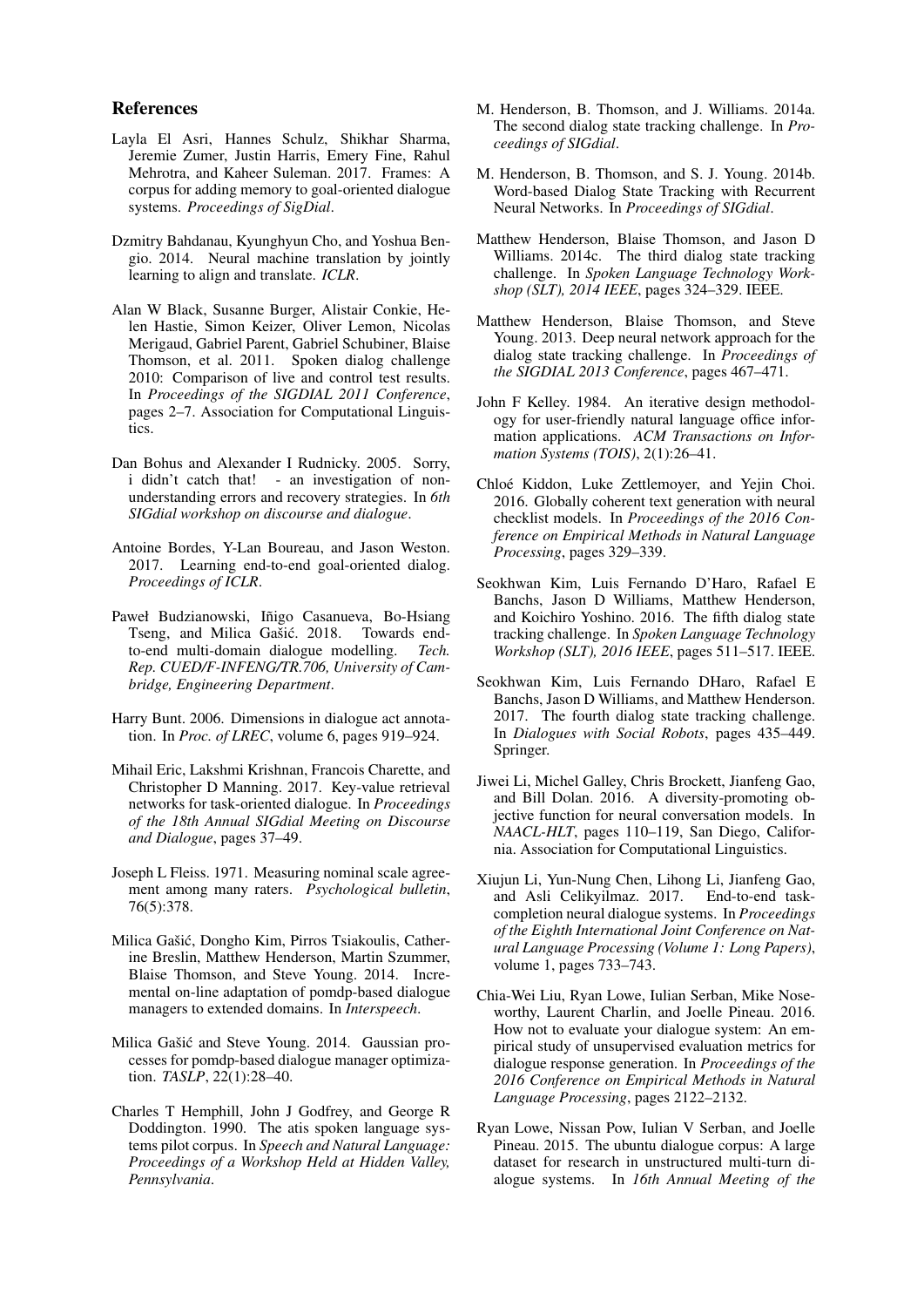*Special Interest Group on Discourse and Dialogue*, page 285.

- <span id="page-10-0"></span>J. McCarthy, M. L. Minsky, N. Rochester, and C. E. Shannon. 1955. A proposal for the dartmouth summer research project on artificial intelligence.
- <span id="page-10-8"></span>Grégoire Mesnil, Yann Dauphin, Kaisheng Yao, Yoshua Bengio, Li Deng, Dilek Hakkani-Tur, Xiaodong He, Larry Heck, Gokhan Tur, Dong Yu, et al. 2015. Using recurrent neural networks for slot filling in spoken language understanding. *IEEE/ACM Transactions on Audio, Speech, and Language Processing*, 23(3):530–539.
- <span id="page-10-9"></span>Nikola Mrkšić, Diarmuid Ó Séaghdha, Tsung-Hsien Wen, Blaise Thomson, and Steve Young. 2017a. Neural belief tracker: Data-driven dialogue state tracking. In *Proceedings of the 55th Annual Meeting of the Association for Computational Linguistics (Volume 1: Long Papers)*, volume 1, pages 1777– 1788.
- <span id="page-10-15"></span>Nikola Mrkšić, Ivan Vulić, Diarmuid Ó Séaghdha, Ira Leviant, Roi Reichart, Milica Gašić, Anna Korhonen, and Steve Young. 2017b. Semantic specialization of distributional word vector spaces using monolingual and cross-lingual constraints. *Transactions of the Association of Computational Linguistics*, 5(1):309–324.
- <span id="page-10-21"></span>Alice H Oh and Alexander I Rudnicky. 2000. Stochastic language generation for spoken dialogue systems. In *Proceedings of the 2000 ANLP/NAACL Workshop on Conversational systems-Volume 3*, pages 27–32. Association for Computational Linguistics.
- <span id="page-10-6"></span>Tim Paek and Roberto Pieraccini. 2008. Automating spoken dialogue management design using machine learning: An industry perspective. *Speech communication*, 50(8-9):716–729.
- <span id="page-10-20"></span>Kishore Papineni, Salim Roukos, Todd Ward, and Wei-Jing Zhu. 2002. Bleu: a method for automatic evaluation of machine translation. In *Proceedings of the 40th annual meeting on association for computational linguistics*, pages 311–318. Association for Computational Linguistics.
- <span id="page-10-4"></span>Ashwin Ram, Rohit Prasad, Chandra Khatri, Anu Venkatesh, Raefer Gabriel, Qing Liu, Jeff Nunn, Behnam Hedayatnia, Ming Cheng, Ashish Nagar, et al. 2018. Conversational ai: The science behind the alexa prize. *arXiv preprint arXiv:1801.03604*.
- <span id="page-10-18"></span>Osman Ramadan, Paweł Budzianowski, and Milica Gašić. 2018. Large-scale multi-domain belief tracking with knowledge sharing. In *Proceedings of the 56th Annual Meeting of the Association for Computational Linguistics*, volume 2, pages 432–437.
- <span id="page-10-17"></span>Abhinav Rastogi, Dilek Hakkani-Tur, and Larry Heck. 2017. Scalable multi-domain dialogue state tracking. *arXiv preprint arXiv:1712.10224*.
- <span id="page-10-3"></span>Antoine Raux, Brian Langner, Dan Bohus, Alan W Black, and Maxine Eskenazi. 2005. Let's go public! taking a spoken dialog system to the real world. In *Ninth European Conference on Speech Communication and Technology*.
- <span id="page-10-12"></span>Alan Ritter, Colin Cherry, and Bill Dolan. 2010. Unsupervised modeling of twitter conversations. In *Human Language Technologies: The 2010 Annual Conference of the North American Chapter of the Association for Computational Linguistics*, pages 172–180.
- <span id="page-10-14"></span>Nicolas Schrading, Cecilia Ovesdotter Alm, Ray Ptucha, and Christopher Homan. 2015. An analysis of domestic abuse discourse on reddit. In *Proceedings of the 2015 Conference on Empirical Methods in Natural Language Processing*, pages 2577–2583.
- <span id="page-10-2"></span>Stephanie Seneff and Joseph Polifroni. 2000. Dialogue management in the mercury flight reservation system. In *Proceedings of the 2000 ANLP/NAACL Workshop on Conversational Systems - Volume 3*, ANLP/NAACL-ConvSyst '00, pages 11–16, Stroudsburg, PA, USA. Association for Computational Linguistics.
- <span id="page-10-11"></span>P Shah, D Hakkani-Tur, G Tur, A Rastogi, A Bapna, N Nayak, and L Heck. 2018. Building a conversational agent overnight with dialogue self-play. *arXiv preprint arXiv:1801.04871*.
- <span id="page-10-7"></span>Amanda Stent, Matthew Marge, and Mohit Singhai. 2005. Evaluating evaluation methods for generation in the presence of variation. In *International Conference on Intelligent Text Processing and Computational Linguistics*, pages 341–351. Springer.
- <span id="page-10-19"></span>Ilya Sutskever, Oriol Vinyals, and Quoc V Le. 2014. Sequence to sequence learning with neural networks. In *Advances in neural information processing systems*, pages 3104–3112.
- <span id="page-10-10"></span>Christopher Tegho, Paweł Budzianowski, and Milica Gašić. 2018. Benchmarking uncertainty estimates with deep reinforcement learning for dialogue policy optimisation. In *IEEE ICASSP 2018*.
- <span id="page-10-13"></span>David R. Traum. 1999. *Foundations of Rational Agency*, chapter Speech Acts for Dialogue Agents. Springer.
- <span id="page-10-16"></span>David R Traum and Elizabeth A Hinkelman. 1992. Conversation acts in task-oriented spoken dialogue. *Computational intelligence*, 8(3):575–599.
- <span id="page-10-5"></span>David R Traum and Staffan Larsson. 2003. The information state approach to dialogue management. In *Current and new directions in discourse and dialogue*, pages 325–353. Springer.
- <span id="page-10-1"></span>Oriol Vinyals and Quoc Le. 2015. A neural conversational model. *arXiv preprint arXiv:1506.05869*.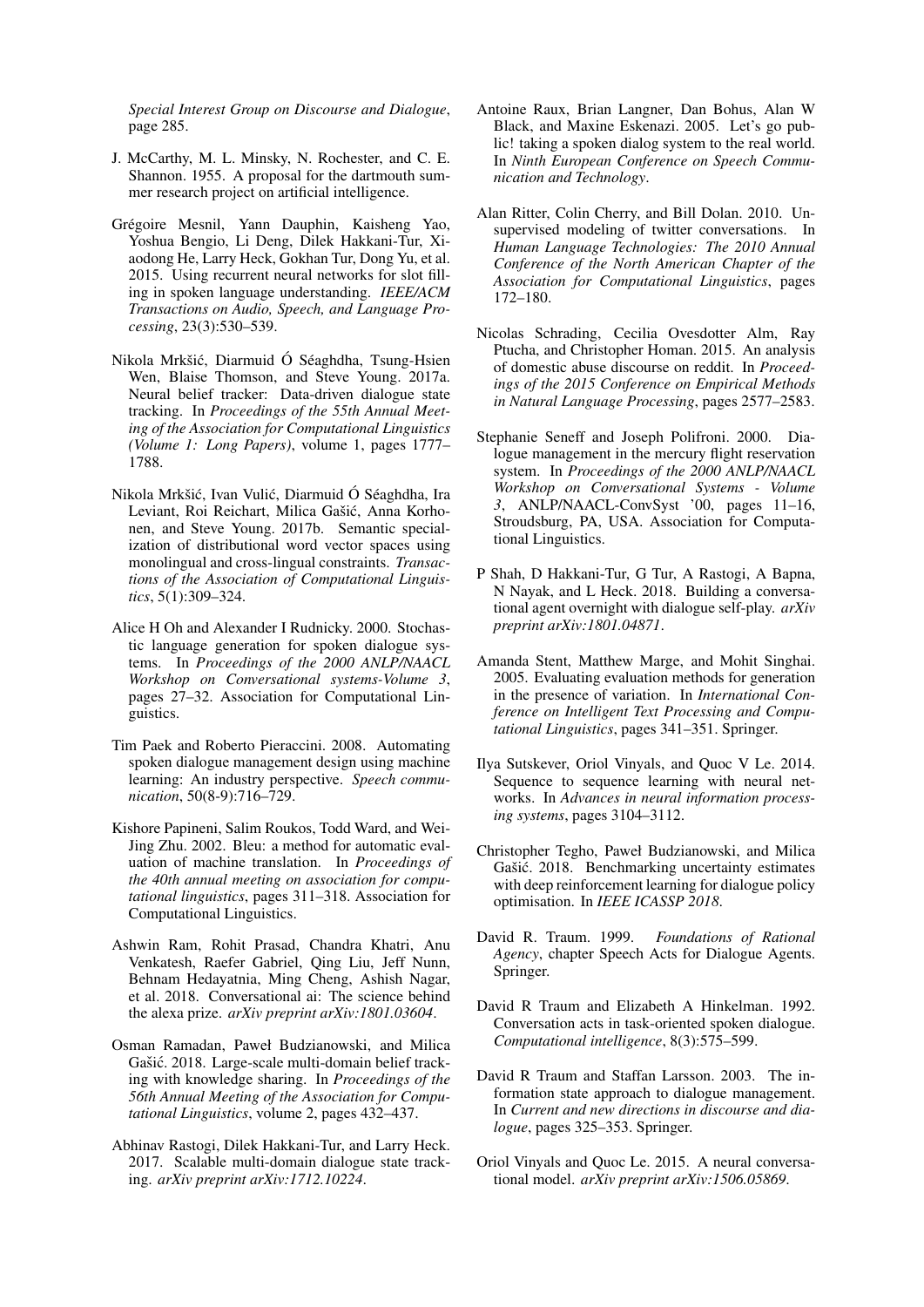- <span id="page-11-5"></span>Tsung-Hsien Wen, Milica Gašić, Nikola Mrksic, Lina M Rojas-Barahona, Pei-Hao Su, David Vandyke, and Steve Young. 2016. Multi-domain neural network language generation for spoken dialogue systems. *ACL*.
- <span id="page-11-2"></span>Tsung-Hsien Wen, Milica Gašić, Nikola Mrkšić, Pei-Hao Su, David Vandyke, and Steve Young. 2015. Semantically conditioned lstm-based natural language generation for spoken dialogue systems. In *Proceedings of the 2015 Conference on Empirical Methods in Natural Language Processing (EMNLP)*.
- <span id="page-11-4"></span>Tsung-Hsien Wen, David Vandyke, Nikola Mrksic, Milica Gašić, Lina M Rojas-Barahona, Pei-Hao Su, Stefan Ultes, and Steve Young. 2017. A networkbased end-to-end trainable task-oriented dialogue system. *EACL*.
- <span id="page-11-1"></span>Jason Williams, Antoine Raux, Deepak Ramachandran, and Alan Black. 2013. The dialog state tracking challenge. In *Proceedings of the SIGDIAL 2013 Conference*, pages 404–413.
- <span id="page-11-0"></span>Steve Young, Milica Gašić, Blaise Thomson, and Jason Williams. 2013. POMDP-based Statistical Spoken Dialogue Systems: a Review. In *Proc of IEEE*, volume 99, pages 1–20.
- <span id="page-11-3"></span>Tiancheng Zhao and Maxine Eskenazi. 2016. Towards end-to-end learning for dialog state tracking and management using deep reinforcement learning. In *17th Annual Meeting of the Special Interest Group on Discourse and Dialogue*, page 1.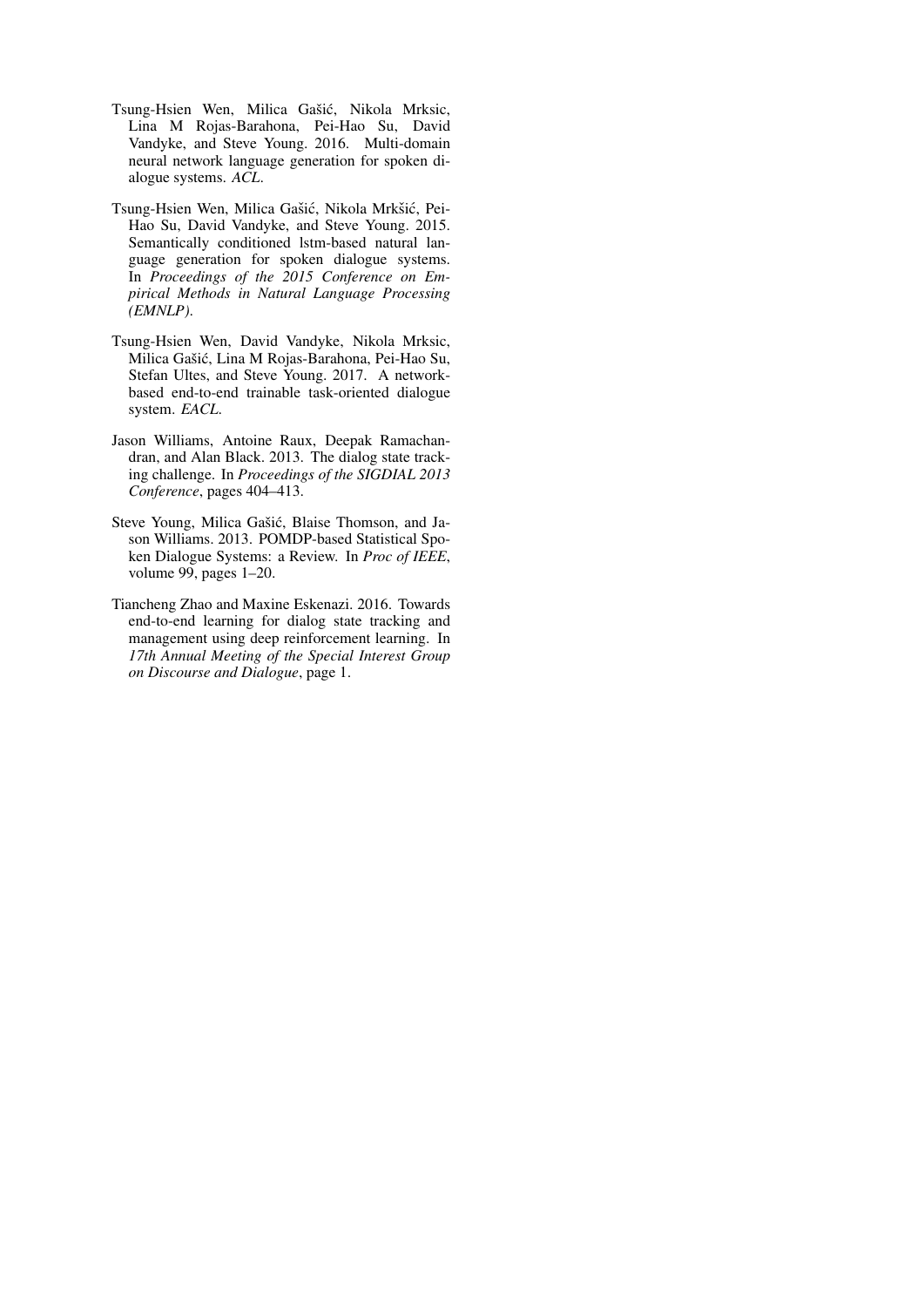# <span id="page-12-0"></span>A MTurk Website Set-up

Figure [A1](#page-13-0) presents the user side interface where the worker needs to properly respond given the task description and the dialogue history. Figure [A2](#page-13-1) shows the wizard page with the GUI over all domains. Finally, Figure [A3](#page-13-2) shows the set-up for annotation of the system acts with Restaurant domain being turned on.